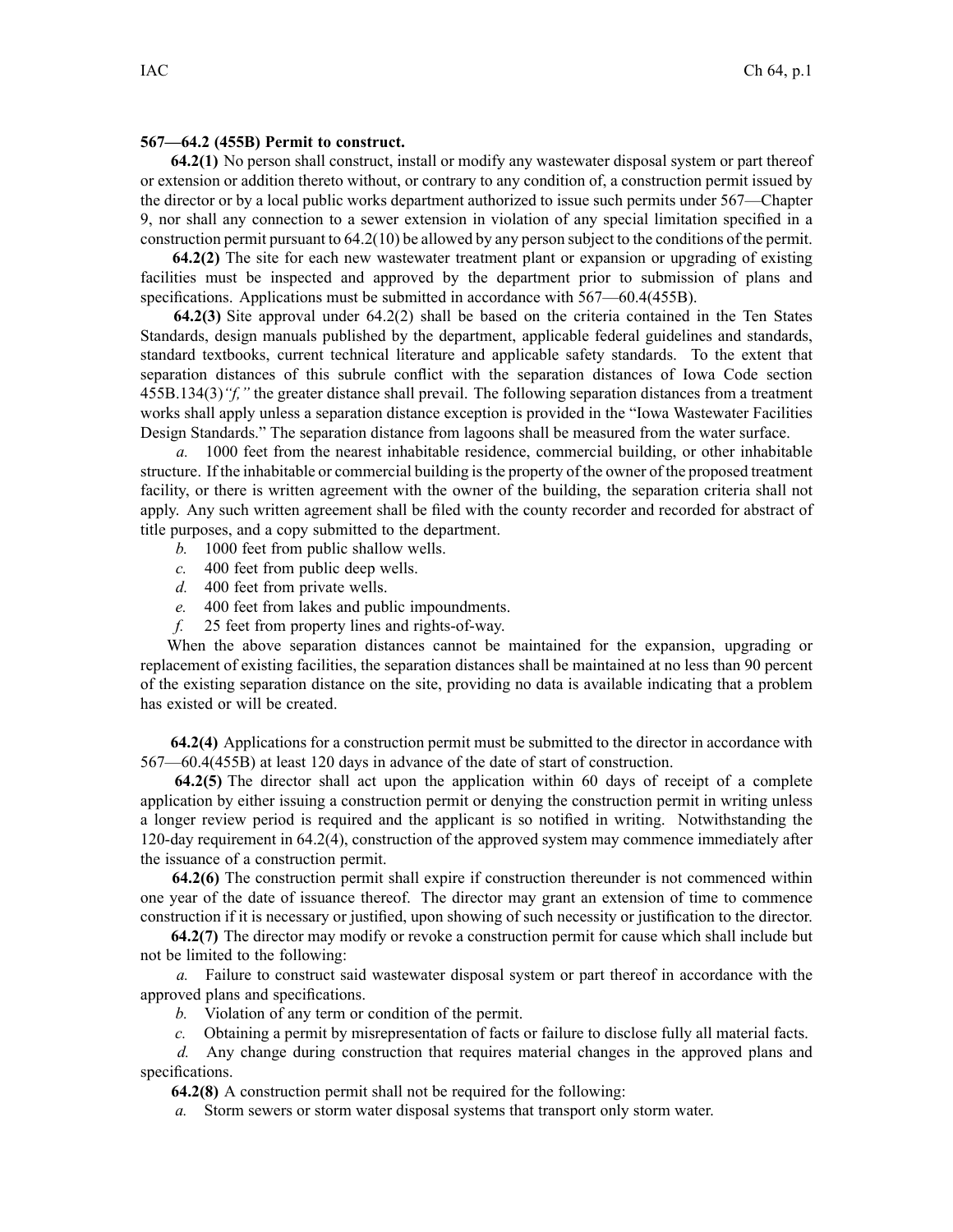*b.* Any new disposal system or extension or addition to any existing disposal system that receives only domestic or sanitary sewage from <sup>a</sup> building, housing or occupied by 15 persons or less.

*c.* A privately owned pretreatment facility, excep<sup>t</sup> an anaerobic lagoon, where <sup>a</sup> treatment unit or units provide partial reduction of the strength or toxicity of the waste stream prior to additional treatment and disposal by another person, corporation, or municipality. However, the department may require that the design basis and construction drawings be filed for information purposes.

**64.2(9)** Review of applications.

*a.* Review of applications for construction permits shall be based on the criteria contained in the "Iowa Wastewater Facilities Design Standards," the Ten States Standards, applicable federal guidelines and standards, standard textbooks, current technical literature and applicable safety standards. To the extent of any conflict between the above criteria the "Iowa Wastewater Facilities Design Standards" standards shall prevail.

*b.* The chapters of the "Iowa Wastewater Facilities Design Standards" \* that apply to wastewater facilities projects, and the date of adoption of those chapters are:

|            | Chapter                                              | Date of Adoption                                                  |
|------------|------------------------------------------------------|-------------------------------------------------------------------|
| 11.        | Project submittals                                   | April 25, 1979                                                    |
| 12.        | Iowa Standards for Sewer Systems                     | September 6, 1978<br>(Amended March 28, 1979 and<br>May 20, 1987) |
| 13.        | Wastewater pumping stations and force mains          | March 19, 1985                                                    |
| 14.        | Wastewater treatment works                           | March 22, 1984<br>(Amended May 20, 1987)                          |
| 15.        | Screening and grit removal                           | February 18, 1986                                                 |
| 16.        | Settling                                             | March 22, 1984<br>(Amended May 20, 1987)                          |
| 17.<br>18. | Sludge handling $&$ disposal<br>Biological treatment | March 26, 1980                                                    |
|            | A. Fixed film media treatment                        | October 21, 1985                                                  |
|            | B. Activated sludge                                  | March 22, 1984                                                    |
|            | C. Wastewater treatment ponds (Lagoons)              | April 25, 1979<br>(Amended May 20, 1986 and<br>May 20, 1987)      |
| 19.        | Supplemental treatment processes                     | November 13, 1986                                                 |
| 20.        | Disinfection                                         | February 18, 1986                                                 |
| 21.        | Land application of wastewater                       | April 25, 1979                                                    |

\*The design manual as adopted and amended is available upon reques<sup>t</sup> to department, also filed with administrative rules coordinator.

*c.* Variances from the design standards and siting criteria which provide in the judgment of the department for substantially equivalent or improved effectiveness may be requested when there are unique circumstances not found in most projects. The director may issue variances when circumstances are appropriate. The denial of <sup>a</sup> variance may be appealed to the commission.